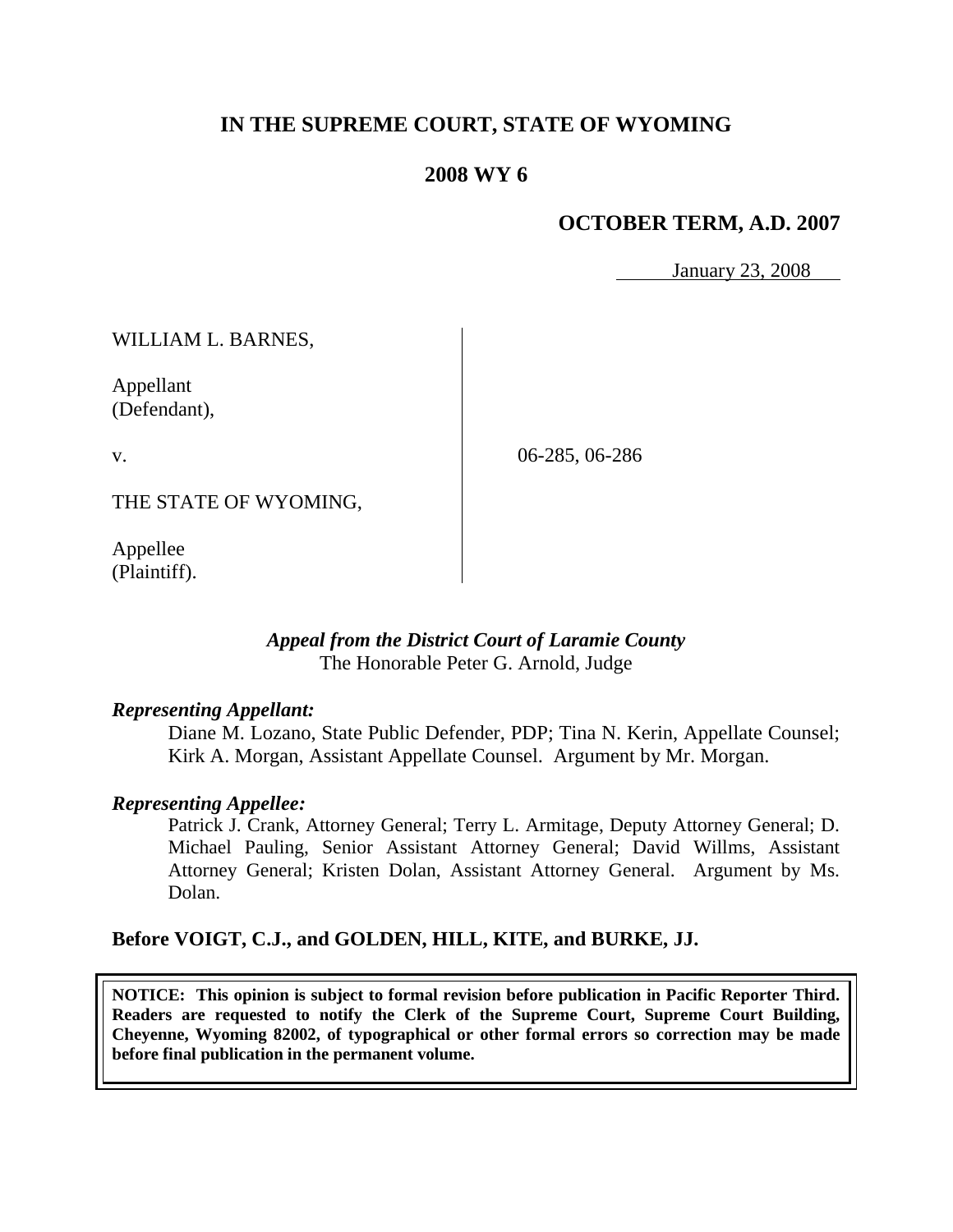## **KITE, Justice.**

[¶1] William L. Barnes pled no contest to possession of cocaine with intent to deliver, but reserved his right to appeal the district court's denial of his motion to suppress statements he made to police before his arrest. He claims the statements were inadmissible because he made them while in custody but without having been given *Miranda* warnings. We affirm the district court's order denying the suppression motion.

[¶2] In a consolidated appeal, Mr. Barnes claims the district court erred in concluding he was not entitled to credit for time served while he was awaiting disposition of the possession charge and another unrelated charge. The district court declined to give him credit for time served because he had violated the conditions of his parole in yet another matter and was incarcerated partly because he was awaiting a parole revocation hearing. We hold Mr. Barnes was entitled to credit for the time he served between his arrest and sentencing. We reverse the district court's sentence and remand for correction of the judgment and sentence in accordance with this opinion.

#### **ISSUES**

[¶3] Mr. Barnes states the issues as follows:

I. Did the trial court err in denying appellant's motion to suppress the statements given to police regarding his use and possession of an illegal drug when the statements were solicited by a police detective while appellant was in custody and prior to him receiving a *Miranda* style warning?

II. Did the trial court err when it directed that appellant not be given any credit for the time served as he was on parole, and then forwarded its decision to the Parole Board?

The State claims the district court properly denied Mr. Barnes' motion to suppress and declined to give him credit for time served while awaiting a parole revocation hearing.

## **FACTS**

[¶4] On January 11, 2006, Detective James Eddy of the Cheyenne Police Department saw a vehicle without registration traveling westbound on Nationway in Cheyenne, Wyoming. Detective Eddy approached the vehicle in his unmarked patrol car. He observed Mr. Barnes, who was driving the vehicle, and a passenger. They looked at Detective Eddy several times and then the passenger slumped down in the seat. The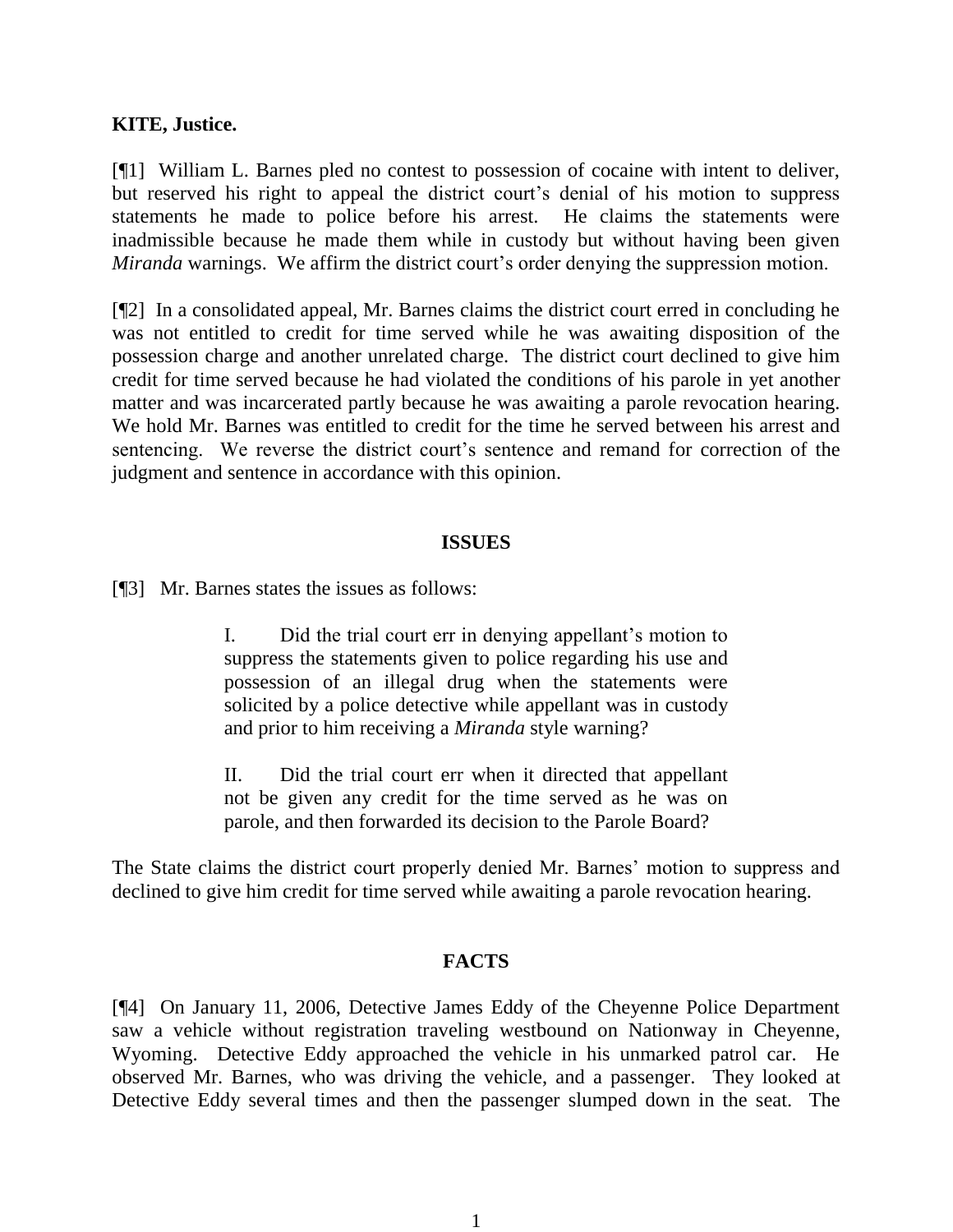detective activated his lights and siren and, after he had sounded the siren twice, the vehicle pulled over. As Detective Eddy stopped the patrol car to inquire about the vehicle registration, Mr. Barnes got out of the vehicle and ran. Detective Eddy yelled for him to stop but Mr. Barnes did not respond. Detective Eddy returned to his vehicle and pursued Mr. Barnes into an alley. He left the patrol car and went after Mr. Barnes on foot, apprehending him a few blocks away.

[¶5] Detective Eddy tackled Mr. Barnes to the ground and told him to put his hands behind his back. Instead, Mr. Barnes put his hands in his pants pockets. He appeared to be trying to remove something. Detective Eddy managed to get Mr. Barnes' hands out of his pockets and placed him in handcuffs. He sat Mr. Barnes up and, as he did so, he noticed several baggies containing white powder on the ground. He asked Mr. Barnes if the powder was methamphetamine. Mr. Barnes stated the baggies were not his property. The detective searched Mr. Barnes and in his pocket found a spoon and a needle of the type commonly used for shooting methamphetamine.

[¶6] Mr. Barnes began complaining of shortness of breath and dizziness. Detective Eddy asked him how much of the powder he had ingested. Mr. Barnes responded that methamphetamine was his drug of choice and the powder in the baggies was cocaine. Detective Eddy asked him why he had the substance if he had not been using it. Mr. Barnes stated, "Why do you think? If I'm not using it, what do you think I'm doing with it?" The officer asked him what he meant and Mr. Barnes responded that he intended to sell the cocaine. Detective Eddy placed him under arrest and took him to the detention center.

[¶7] At the detention center, Mr. Barnes complained of chest pains. Detective Eddy transported him to the hospital where he was treated and released. Back at the detention center, Mr. Barnes was charged with possession with intent to deliver cocaine. Detective Eddy subsequently weighed and tested the substance in the baggie, which proved to be cocaine, and Mr. Barnes was also charged with misdemeanor possession of cocaine.

[¶8] Prior to trial, Mr. Barnes filed a motion to suppress the statements he made to Detective Eddy prior to his arrest. He claimed that he was in custody (i.e. Detective Eddy chased him down, tackled him to the ground and placed him in handcuffs) when he made the statements; therefore, Detective Eddy was required to give him *Miranda* warnings prior to questioning him. The State argued Mr. Barnes' statements were not made during a custodial interrogation which is a condition precedent to the *Miranda* warning requirement. Under the circumstances that existed at the time, the State asserted, the seizure was best characterized as a *Terry* stop, in which an officer may question a detainee sufficiently to determine his identity and information confirming or dispelling the officer's suspicions without first giving *Miranda* warnings.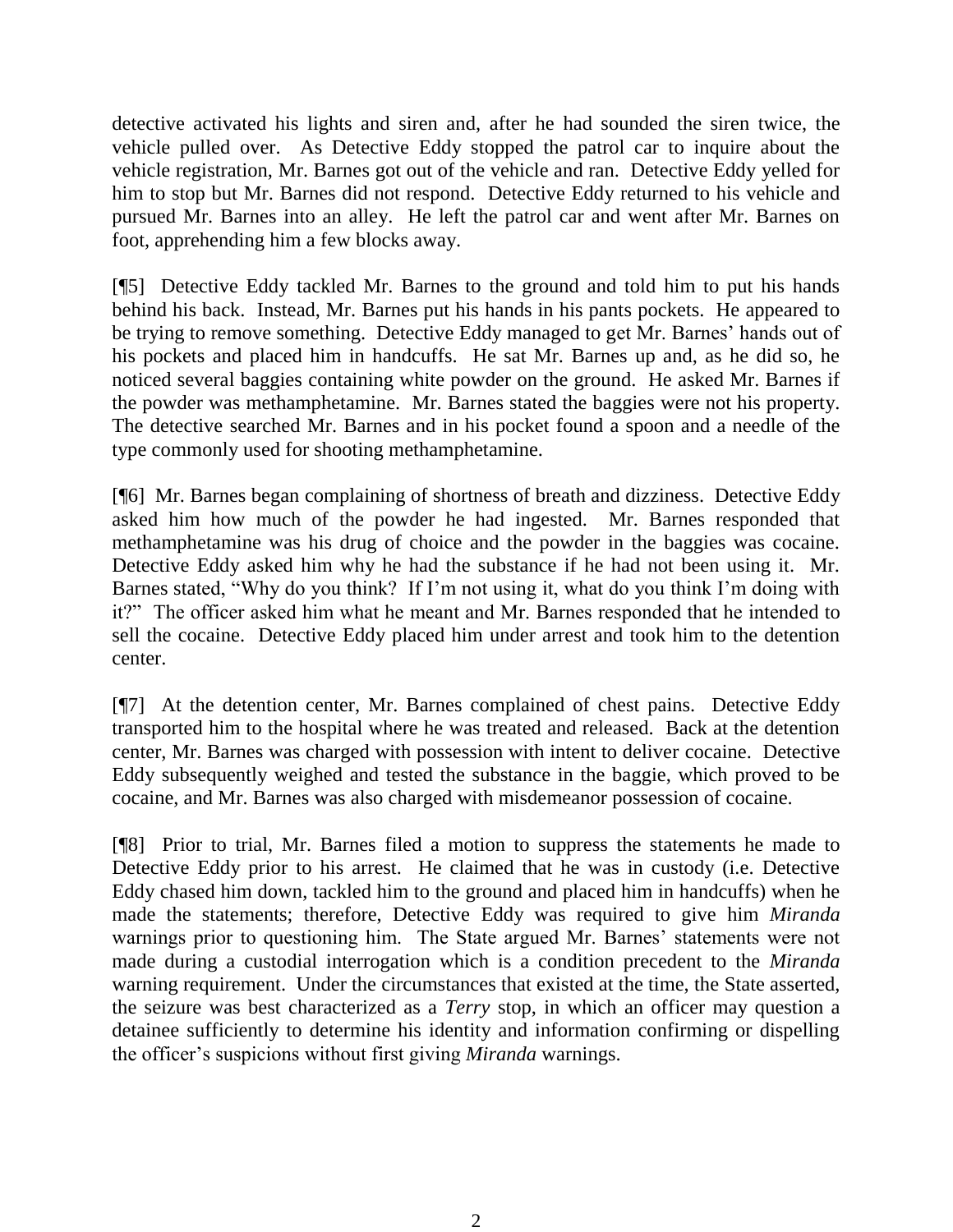[¶9] After a hearing, the district court denied the motion. The court agreed with the State that Detective Eddy's questions were more analogous to a *Terry* stop than a custodial interrogation and did not, therefore, violate the Fifth Amendment to the United States Constitution. Additionally, the court concluded the detective's questions were in response to Mr. Barnes' medical complaints and were necessary for his health and safety.

[¶10] Prior to the court's ruling on the motion to suppress, the State moved for and the district court granted a dismissal of count II, misdemeanor possession of cocaine. Mr. Barnes pleaded no contest to the remaining charge of possession with intent to deliver and the district court sentenced him to four to five years imprisonment. The district court refused to give Mr. Barnes credit for time served, reasoning that at the time of his arrest for possession with intent to deliver, he was on parole and his subsequent incarceration was due in part to the parole violation. The district court ordered the sentence to be served concurrently with the sentences imposed for the parole violation and another crime with which Mr. Barnes was charged after his arrest for possession with intent to deliver. Subsequently, Mr. Barnes filed a motion to correct illegal sentence in which he argued that he was entitled to credit for 285 days served from his arrest on January 11, 2006, through his sentencing on October 23, 2006, because his detention during that time was a result solely of his inability to post bond. It is not apparent from the record whether the district court ruled on the motion.

## **STANDARD OF REVIEW**

[¶11] The standards for reviewing a district court order denying a motion to suppress have been often repeated:

> Rulings on the admissibility of evidence are within the sound discretion of the trial court. We will not disturb such rulings absent a clear abuse of discretion. An abuse of discretion occurs when it is shown the trial court reasonably could not have concluded as it did. Factual findings made by a trial court considering a motion to suppress will not be disturbed unless the findings are clearly erroneous. Because the trial court has the opportunity to hear the evidence, assess witness credibility, and draw the necessary inferences, deductions, and conclusions, we view the evidence in the light most favorable to the trial court's determination.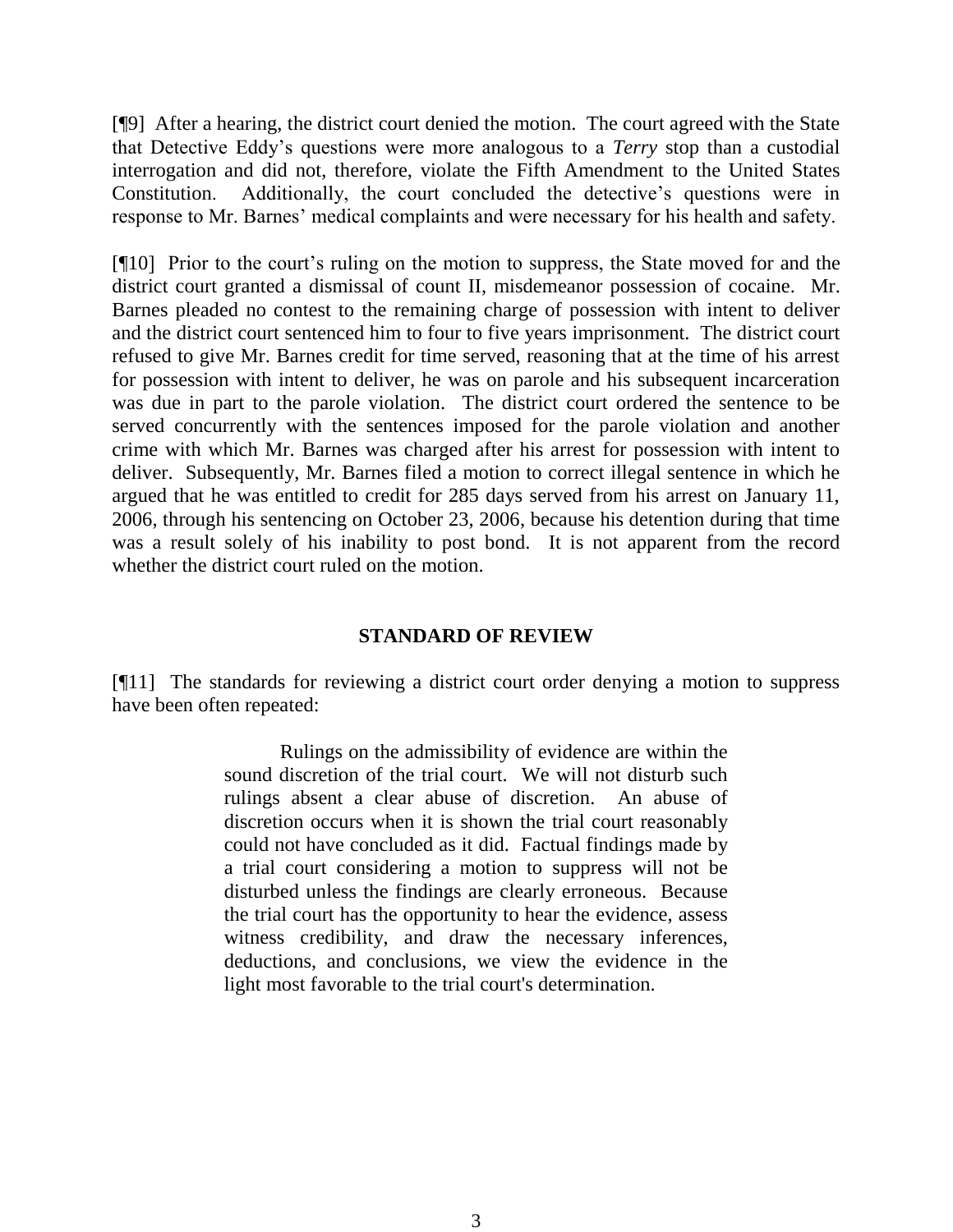*Negrette v. State*, 2007 WY 88, ¶ 11, 158 P.3d 679, 682 (Wyo. 2007). A sentence that does not include proper credit for pre-sentence incarceration is illegal. *Doolittle v. State*, 2007 WY 52, ¶ 18, 154 P.3d 350, 356 (Wyo. 2007). The determination of whether a sentence is illegal is a question of law, which we review *de novo*. *Id*., ¶ 9, 154 P.3d at 354.

#### **DISCUSSION**

#### **1.** *Order Denying Motion to Suppress Statements*

[¶12] Mr. Barnes contends that the district court abused its discretion in denying his motion to suppress the statements he made to Detective Eddy because he made them during custodial interrogation without having been advised of his *Miranda* rights. He further asserts that the circumstances existing at the time he made the statements did not fall under any of the exceptions, including the public safety exception, which would relieve Detective Eddy of his obligation to give the *Miranda* warnings. The State argues that the district court properly denied the suppression motion because, first, Mr. Barnes made the statements during a valid investigatory stop, not a custodial interrogation, and second, Detective Eddy's questions were prompted by Mr. Barnes' medical complaints and fell within the public safety exception to the *Miranda* requirement. We begin by considering whether Mr. Barnes made the statements during an investigatory stop or in the course of a custodial interrogation.

## **a.** *Investigatory Stop v. Custodial Interrogation*

[¶13] In *Miranda v. Arizona*, 384 U.S. 436, 444, 86 S. Ct. 1602, 16 L. Ed. 2d 694 (1966), the Court established the rule that to be admissible in evidence any statement given by a suspect during custodial interrogation must be preceded by four warnings: a suspect has the right to remain silent; anything he says can be used against him in a court of law; he has the right to the presence of an attorney; and, if he cannot afford an attorney, one will be appointed for him prior to any questioning if he so desires. *Grissom v. State*, 2005 WY 132, ¶ 19, 121 P.3d 127, 135 (Wyo. 2005), citing *Dickerson v. United States*, 530 U.S. 428, 434, 120 S. Ct. 2326, 147 L. Ed. 2d 405 (2000), *cert. denied*, 535 U.S. 1106, 122 S. Ct. 2315, 152 L. Ed. 2d 1069 (2002). Statements made by a suspect during custodial interrogation after these advisements are given are admissible. *Id*. Statements made in response to police questioning after a suspect is in custody are generally inadmissible if these advisements have not been given. *Id*.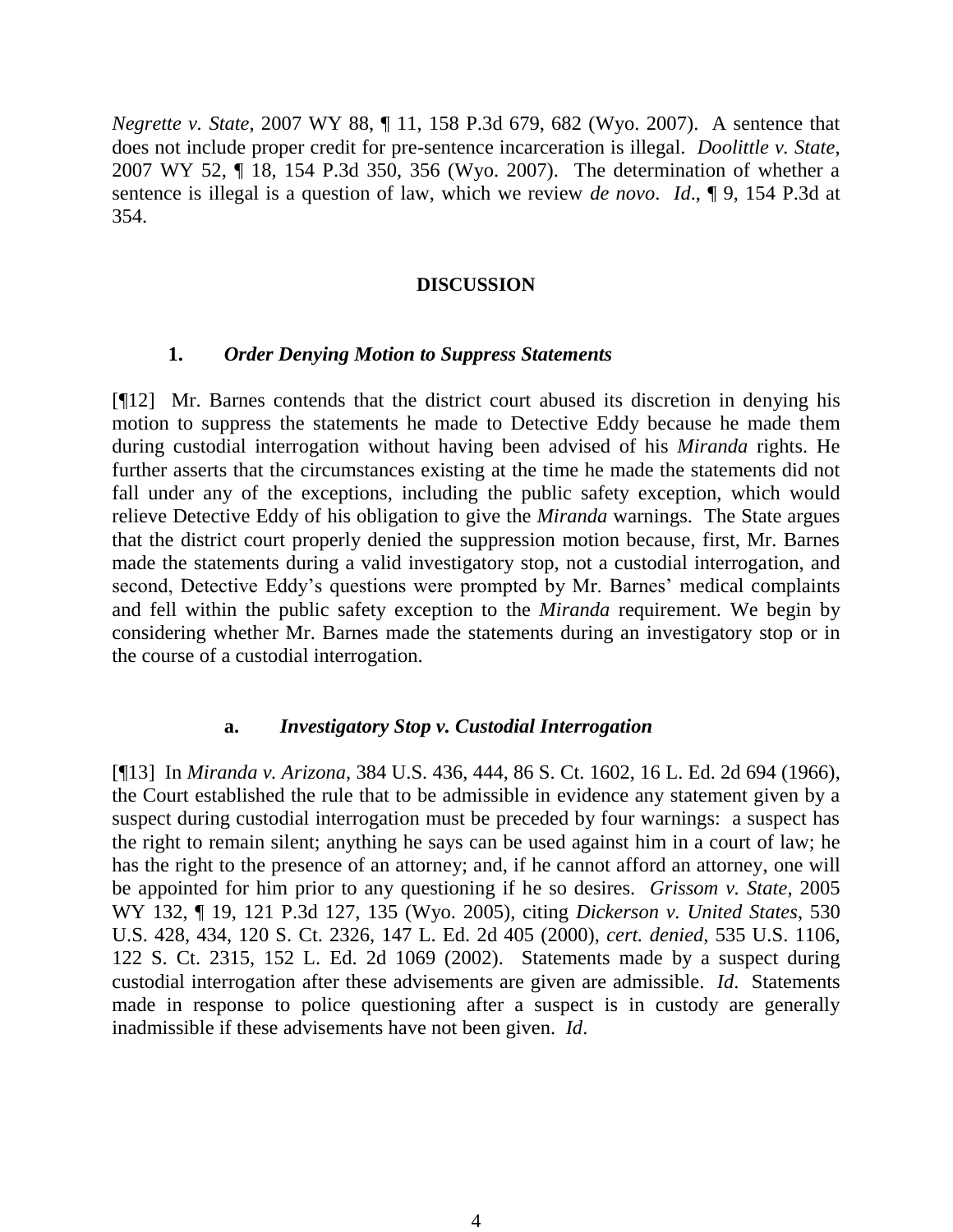[¶14] Custodial interrogation means questioning initiated by law enforcement officers after a person has been taken into custody or otherwise deprived of his freedom of action in any significant way. *Jelle v. State*, 2005 WY 111, ¶ 14, 119 P.3d 403, 408 (Wyo. 2005). In resolving the custodial status of a suspect we consider "whether a reasonable man in [the suspect's] position would have considered himself to be in police custody." *Gompf v. State*, 2005 WY 112, ¶ 31, 120 P.3d 980, 988 (Wyo. 2005). General on-thescene questioning as to facts surrounding a crime is not "custodial interrogation," nor are statements volunteered freely without compelling influences. *Id*. We consider the totality of the circumstances when determining whether a suspect was in custody when questioned. *Id*. Several factors are relevant to the determination:

> Among these are: (1) whether a suspect is questioned in familiar or neutral surroundings; (2) the number of police officers present; (3) the degree of physical restraint and whether it is comparable to those associated with a formal arrest; and (4) the duration and character of the interrogation. *See* 2 Wayne R. LaFave, Jerold H. Israel and Nancy J. King, *Criminal Procedure* § 6.6(c) at 527 (2nd ed.1999); *see also Wunder*, 705 P.2d at 335. The nature of the interrogator, the nature of the suspect, the time and place of the interrogation, the progress of the investigation at the time of the interrogation, whether the suspect is informed that his detention would not be temporary, and the elapsed amount of time between questioning and the arrest may be important factors as well. *Wunder*, 705 P.2d at 335; J.F. Ghent, Annotation, *What Constitutes* ―*Custodial Interrogation" Within Rule of Miranda v. Arizona Requiring that Suspect be Informed of His Federal Constitutional Rights Before Custodial Interrogation*, 31 A.L.R. 3d 565 (1970). No one factor alone will necessarily establish custody for *Miranda* purposes, and not all factors will be relevant to a given case.

*Jelle*,  $\P$  14, 119 P.3d at 408. Citing these factors, Mr. Barnes emphasizes the degree of physical restraint Detective Eddy used and argues it was comparable to a formal arrest.

[¶15] As stated in *Jelle*, no one factor necessarily establishes custody for *Miranda* purposes. Rather, the totality of the circumstances must be considered. In Mr. Barnes' case, the questioning occurred in a neutral setting, only one officer was present and it appears from the record that the questioning lasted only a few moments. These factors would suggest that Mr. Barnes was not in custody for *Miranda* purposes.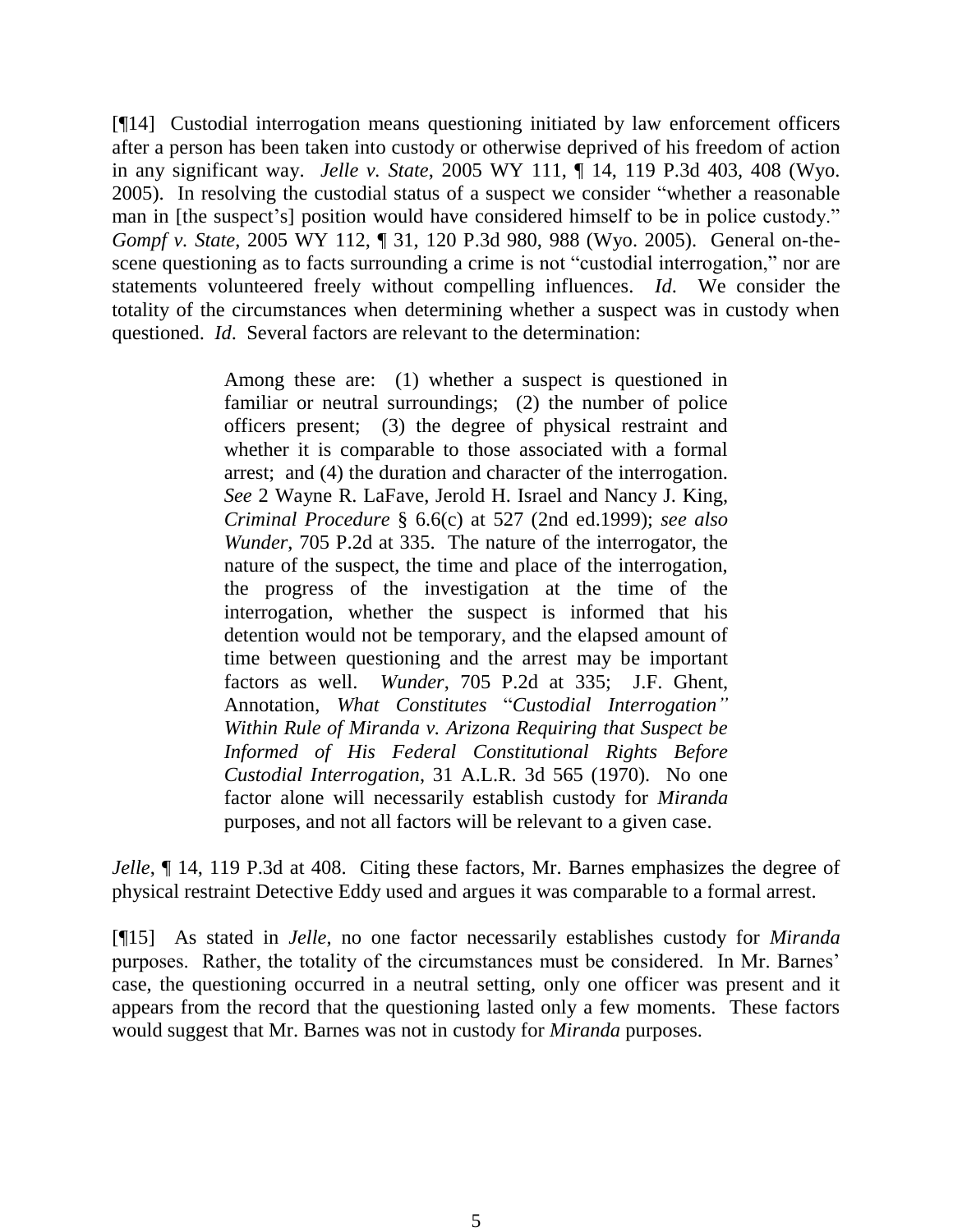[¶16] The difficulty arises from the fact that Mr. Barnes had been forcibly taken to the ground and placed in handcuffs when he was asked about the substance in the bags. Custody requires only that an accused be deprived of his freedom of action in any significant way. *Bhutto v. State*, 2005 WY 78, ¶ 15, 114 P.3d 1252, 1260 (Wyo. 2005). There is no question Mr. Barnes had been deprived of his freedom of action in a significant way. It seems likely that a reasonable person in Mr. Barnes' position would have considered himself to be in police custody. Contrary to the district court's conclusion, we conclude Mr. Barnes was in custody at the time Detective Eddy questioned him about the substance in the bags. That conclusion, however, does not end the inquiry.

## **b***. The Public Safety Exception to Miranda*

[¶17] In denying Mr. Barnes' suppression motion, the district court also concluded that the detective's questions were justified by the public safety exception to *Miranda* recognized in *New York v. Quarles*, 467 U.S. 649, 104 S. Ct. 2626, 81 L. Ed. 2d 550 (1984). In that case, the Court held admissible a statement made by a suspect in response to police questioning before *Miranda* warnings were given. Rather than focusing on the question of whether the suspect made the statements during custodial interrogation, the Court focused instead on whether public safety considerations justified officer questioning of a suspect without first giving *Miranda* warnings.

[¶18] In *Quarles*, a woman told police that she had been raped and the man who did it had just entered a supermarket with a gun. An officer observed a man matching the victim's description of the suspect inside the supermarket, pursued him with his gun drawn and ordered him to stop and put his hands over his head. The officer frisked the suspect and found an empty shoulder holster. After handcuffing him, the officer asked the suspect where the gun was. He responded, "The gun is over there," and pointed to some empty cartons. The officer retrieved a revolver from one of the cartons.

[¶19] The defendant moved to suppress his statement, claiming the question violated his Fifth Amendment guarantee against compulsory self-incrimination and *Miranda*. On the facts before it, the Court held there was a public safety exception to the *Miranda* requirement. The Court stated:

> In a kaleidoscopic situation such as the one confronting these officers, where spontaneity rather than adherence to a police manual is necessarily the order of the day, the application of the exception which we recognize today should not be made to depend on *post hoc* findings at a suppression hearing concerning the subjective motivation of the arresting officer. Undoubtedly most police officers, if placed in Officer Kraft's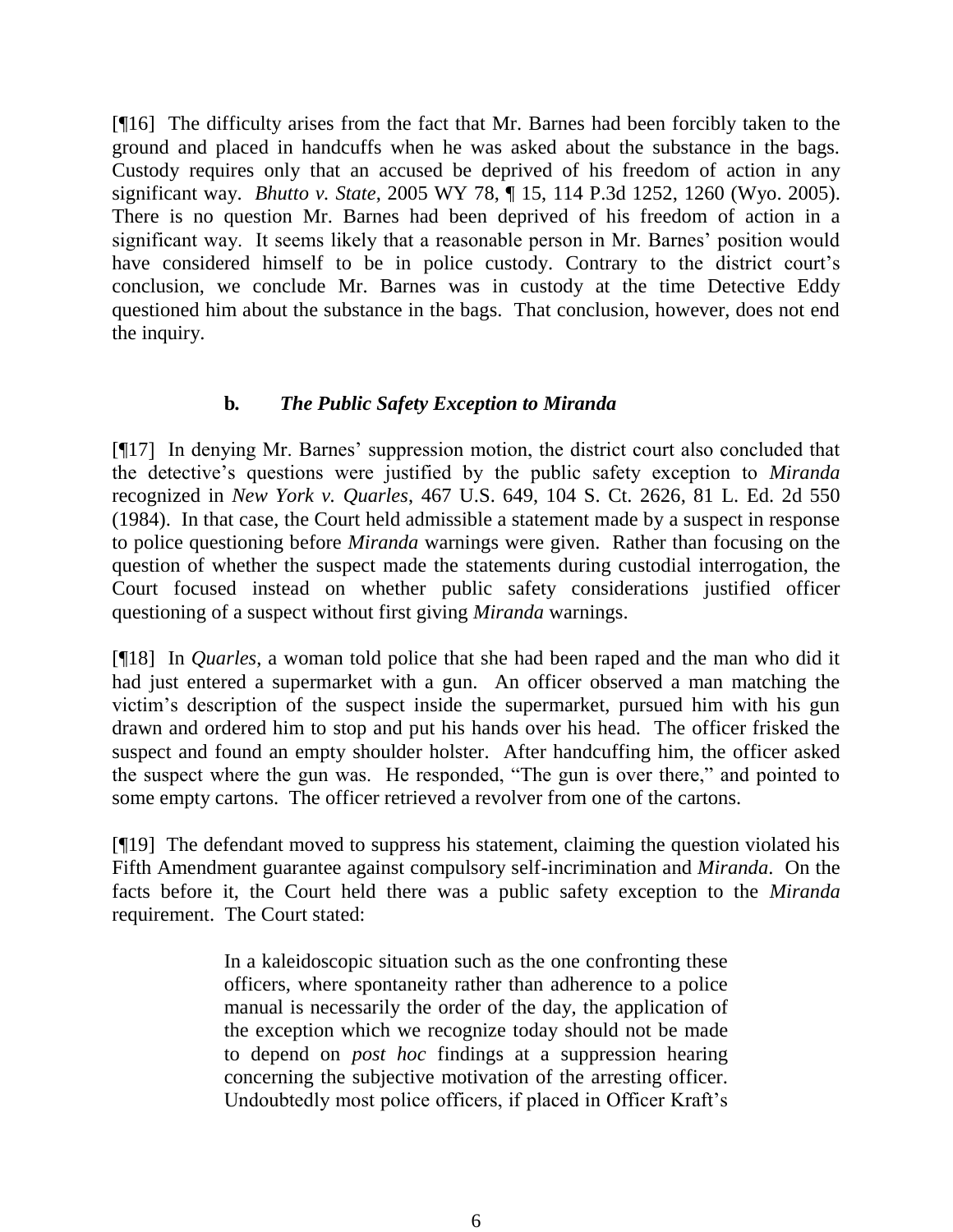position, would act out of a host of different, instinctive, and largely unverifiable motives – their own safety, the safety of others, and perhaps as well the desire to obtain incriminating evidence from the suspect.

Whatever the motivation of individual officers in such a situation, we do not believe that the doctrinal underpinnings of *Miranda* require that it be applied in all its rigor to a situation in which police officers ask questions reasonably prompted by a concern for the public safety.

*Quarles*, 467 U.S. at 656. The Court made it clear that the exception undoubtedly extends to officers' questions necessary to secure their own safety. *Id*. at 659. This Court relied on *Quarles* in *Mackrill v. State*, 2004 WY 170, ¶ 14, 100 P.3d 361, 365-368 (Wyo. 2004). Mr. Mackrill was in the company of Chad Schaub when Mr. Schaub was apprehended by law enforcement on an arrest warrant for possession of pipe bombs and drugs and for questioning in connection with an attempted murder. Mr. Schaub was considered armed and dangerous. As Mr. Schaub and Mr. Mackrill were getting into Mr. Mackrill's truck, officers ordered them to the ground and handcuffed them. Mr. Mackrill was lying on the ground in handcuffs when one of the officers asked him whether he had any weapons. He responded that he had two knives. Another officer asked him if there were any weapons or contraband in his vehicle. Mr. Mackrill replied that he had a gun and a clip in his truck. When officers retrieved the gun from the truck, they found marijuana.

[¶20] Mr. Mackrill was charged with possession of marijuana with intent to deliver. He moved to suppress the statements he made before his arrest, arguing that he was handcuffed, was not free to leave the scene, and had not received the *Miranda* advisements at the time he made the statements in violation of his Fifth Amendment rights. This Court upheld the district court's order denying the motion on the ground that the officer's questions were reasonably related to officer and public safety and *Miranda* warnings were not required. *Mackrill,* like *Quarles,* relied exclusively on the officer and public safety exception and did not consider the investigatory stop/custodial interrogation distinction in holding that *Miranda* warnings were not required.

[¶21] In the present case, the district court held Mr. Barnes' statements admissible under the public safety exception to *Miranda*.

> The Detective saw a substance that appeared to be an illegal drug and [Mr. Barnes] began complaining of dizziness. Detective Eddy's questioning about the substance that came out of [Mr. Barnes'] pocket was done in response to a medical emergency. It was necessary for the officer to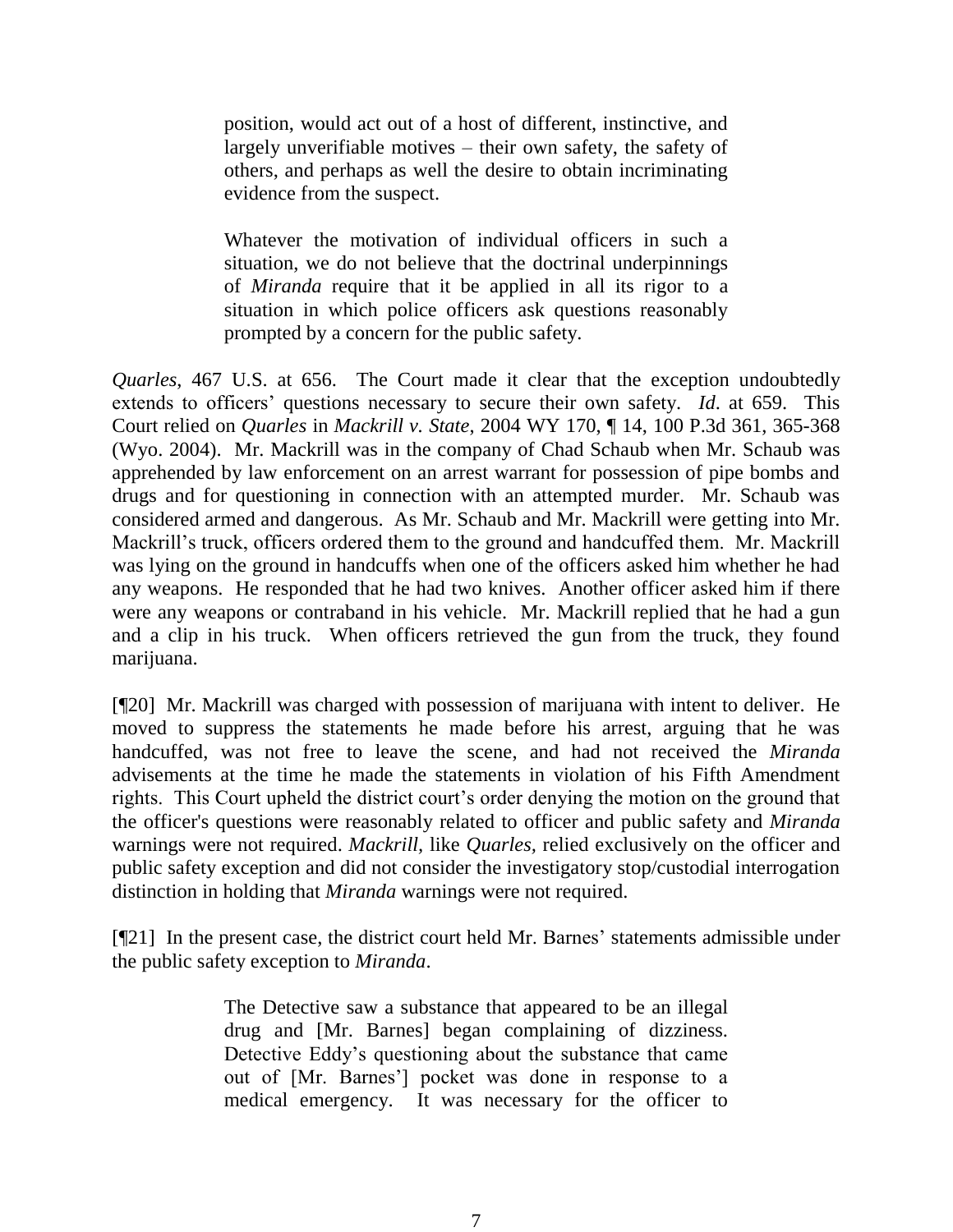inquire as to what the substance was and how much [Mr. Barnes] ingested. Therefore, it was not necessary for Detective Eddy to *Mirandize* [Mr. Barnes] before inquiring about his use of the substance.

[¶22] We agree. Once Mr. Barnes began complaining of dizziness and shortness of breath, Detective Eddy's questions were necessary to protect Mr. Barnes from harm. Given Mr. Barnes' unusual and suspicious behavior, the spoon and needles found in his pocket, and his complaints of dizziness and shortness of breath, Detective Eddy had every reason to believe Mr. Barnes was under the influence of and possibly suffering from a drug overdose. It was objectively reasonable under the circumstances for Detective Eddy to ask Mr. Barnes how much of the white powder he had taken. The district court correctly concluded Mr. Barnes' response to the question to the effect that he was a methamphetamine user, not a cocaine user, was admissible.

[¶23] Under the totality of the circumstances, Mr. Barnes' response also reasonably led the detective to inquire further. To borrow language from *Quarles*, 467 U.S. at 656, "in a kaleidoscopic situation such as the one confronting" Detective Eddy, "where spontaneity rather than adherence to a police manual is necessarily the order of the day," it was reasonable for him to doubt the truth of Mr. Barnes' response and attempt to discern what he had ingested. The white powder, the spoon and needle, and the complaints of dizziness and shortness of breath required Detective Eddy to obtain what information he could about Mr. Barnes' drug usage. To have ignored the factors suggesting a possible medical emergency and proceed with an arrest and *Miranda* warnings could have jeopardized Mr. Barnes' health and safety. Under these particular circumstances, we are not willing to say in hindsight that Detective Eddy's action in questioning him before arresting him and without *Miranda* warnings was unreasonable.

# **2.** *Denial of Credit for Time Served*

l

[¶24] At the time of his arrest on January 11, 2006, for possession with intent to deliver,  $Mr.$  Barnes was on parole from a sentence imposed on a prior conviction.<sup>1</sup> On February 17, 2006, while in jail, he was also charged with felony larceny, in violation of Wyo. Stat. Ann. § 6-3-402(a), (c)(i) (LexisNexis 2007). The latter charge was unrelated to either his January 11, 2006, arrest or the earlier conviction for which he was on parole. As a consequence of his 2006 arrests, the Board of Parole for the State of Wyoming (parole board) apparently placed an administrative hold on Mr. Barnes while he was in jail

 $<sup>1</sup>$  Mr. Barnes was charged with felony burglary in 2000. He was sentenced to incarceration for a term of</sup> 2 ½ to 10 years. In January of 2005, he was released on parole.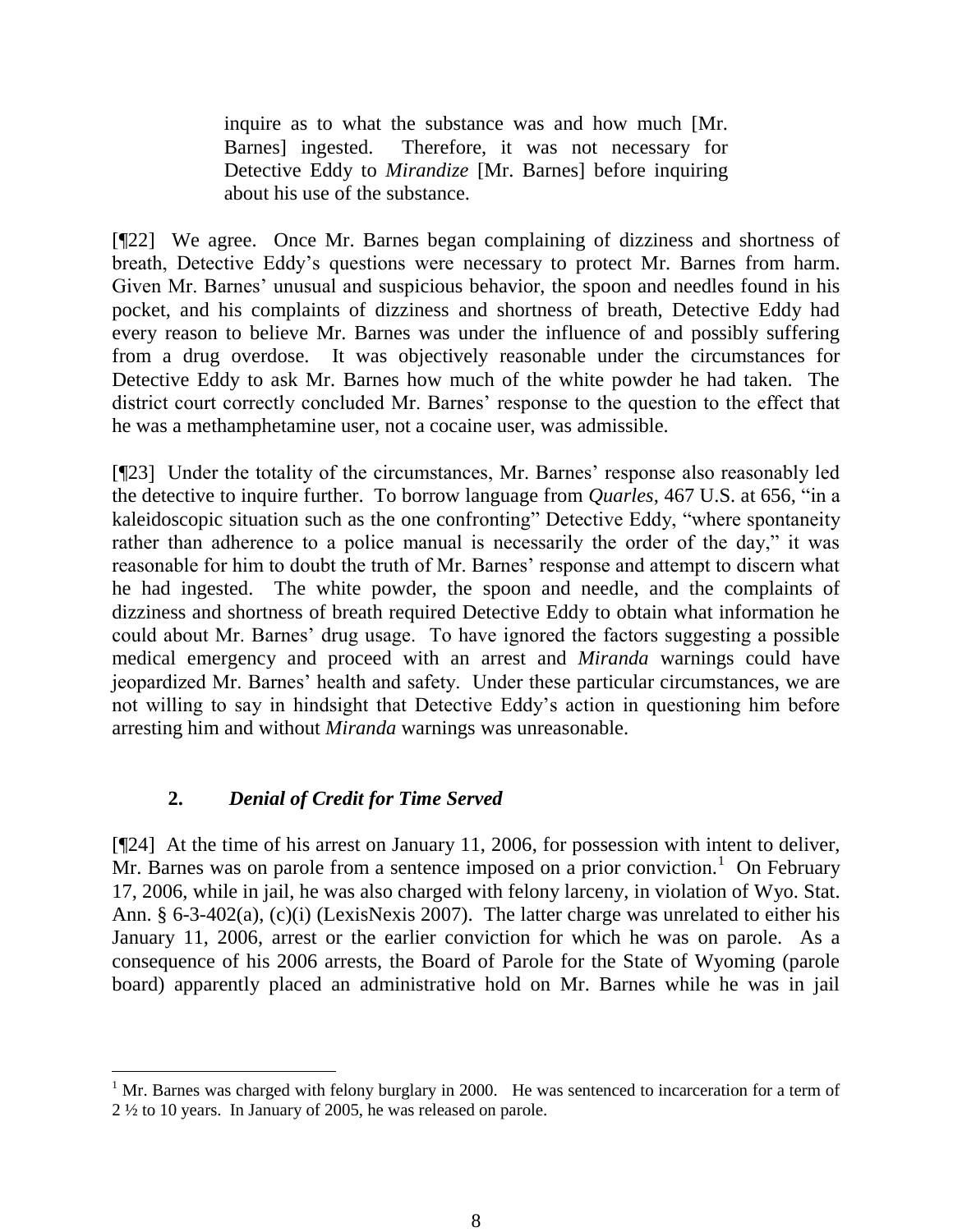awaiting disposition of the 2006 charges, meaning that he was not to be released from jail pending a parole revocation hearing. However, the record does not reflect the date the administrative hold was imposed.

[¶25] Mr. Barnes appeared in district court for sentencing on the two 2006 convictions on October 9, 2006. At that hearing, the district court imposed concurrent sentences of four to five years for the larceny and possession with intent to deliver convictions. The district court entered a judgment and sentence in the two cases on October 26, 2006. The judgments and sentences stated:

> IT IS FUTHER ORDERED that WILLIAM L. BARNES shall be given no credit against the minimum and maximum sentences for time served in the Laramie County Detention Facility awaiting disposition of this matter, as he was on parole under Laramie County District Court Docket 26-631 at the time of his arrest.

The district court also ordered that the terms of confinement imposed be served concurrent with any sentence imposed for the parole violation.

[¶26] On November 27, 2006, the parole board held a parole revocation hearing. On December 1, 2006, the parole board entered an order revoking Mr. Barnes' parole. The parole board ordered that Mr. Barnes "not be credited with 1 year, 6 months and 2 days of the time during which he was released until he was taken into custody on October 23,  $2006$ .

[¶27] Mr. Barnes claims the failure to give him credit for the time he served after his arrest on January 11, 2006, until his sentence was imposed on October 23, 2006, was illegal. He presents three alternative arguments to support his claim. At the very least, he contends, the district court was required to give him credit for the time he served between his arrest and the date the parole board imposed the administrative hold because that period of confinement was due solely to his inability to post bond. Given that the record does not reflect when the hold was imposed and this Court cannot consider matters upon which the record is silent, he asserts, credit is required alternatively for all of the time served between his January arrest and October sentencing. Mr. Barnes further argues that even if this Court were somehow to determine when the administrative hold was imposed, he is entitled to credit for post-sentence confinement against the original charge for which he received parole.

[¶28] The State responds that credit for time served is appropriate only when the confinement is due solely to the defendant's inability to post bond. *Gomez v. State*, 2004 WY 15, ¶ 13, 85 P.3d 417, 420 (Wyo. 2004). The State argues that Mr. Barnes was not entitled to credit for time served because his confinement was not due solely to his